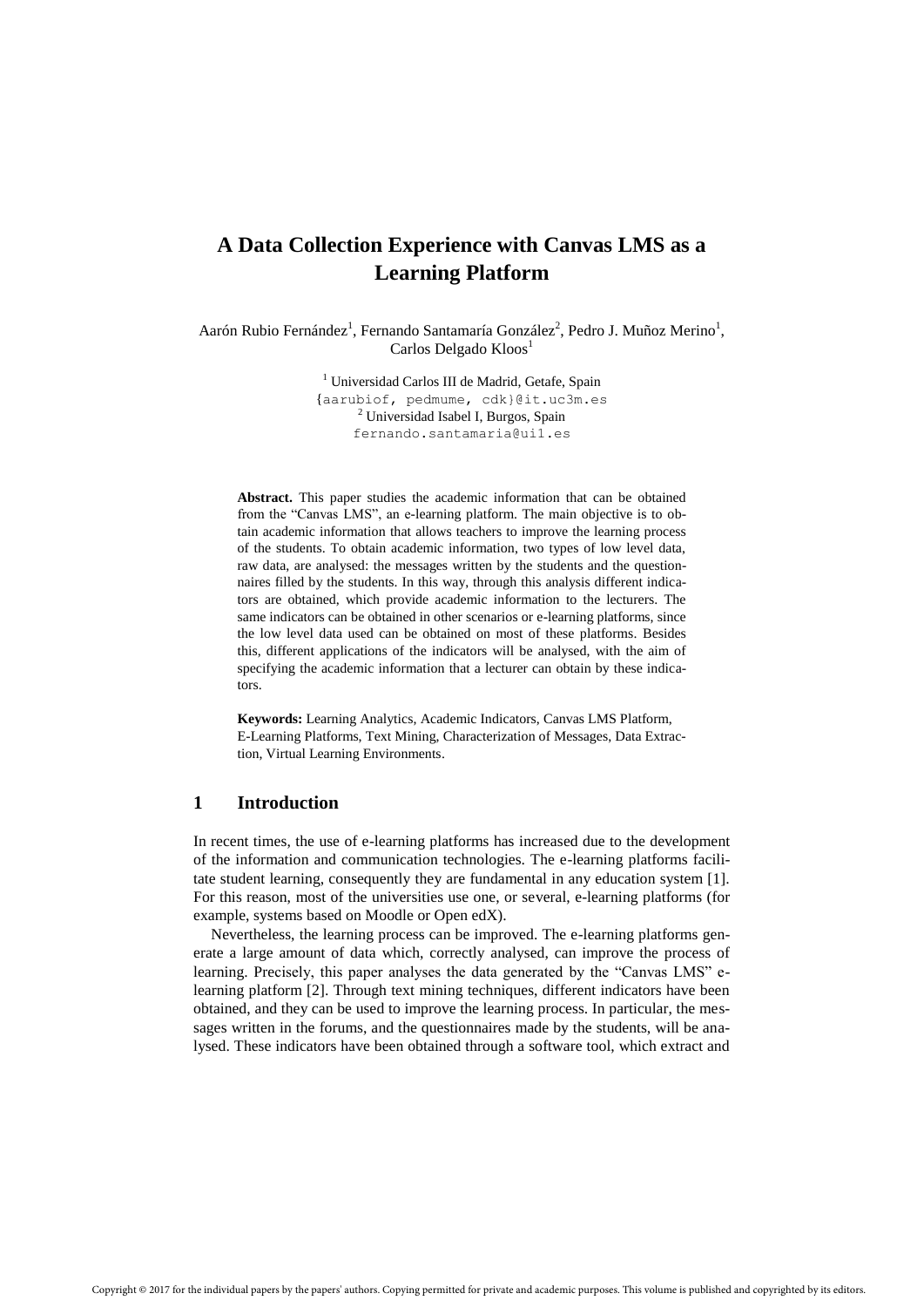analyse the data stored in the platform. In this way, the teachers can obtain the academic information without technical knowledge.

"Canvas LMS" is a cloud-based Learning Management system created by the US Instructure company. This platform for learning was created in 2011. It has been chosen for this study because it is open-source and flexible when extracting the data. The platform has several analytical functionalities, like visualizing the number of views of an information page, but none of them provide detailed information about the messages written in the forums (characteristics of these messages, amount of information, type, sentiment, etc.), at least until now. In any case, the objective of this paper is not to develop analytical tools for the platform, the objective is to define several indicators with which to obtain academic information. These indicators are not exclusive of the Canvas platform, the indicators are obtained through low level data, that are present on most of the e-learning platforms.

As stated previously, the e-learning platforms are fully integrated into the education system. For this reason, it is necessary to improve its performance through the analysis of the academic data that they generate. Besides this, the academic data obtained can be used to perform more complex analysis that provide additional academic information. For example, the emotion of the message can be combined with the theme commented on the message, this allows know if the student is interested in the theme (positive emotion) or not (negative emotion).

Therefore, the main objective of this paper is to obtain relevant academic information, with which improves the learning process of the students. We have obtained the academic information through two different types of indicators. On one hand, we have used indicators related to the messages written in the forums. In the other hand, we have used indicators related to questionnaires made by the students.

The data used to obtain these indicators have been obtained from a real course, with real students that use the "Canvas LMS" platform to learn. Nevertheless, as commented before, the indicators and the processes described in the present paper can be exported to other e-learning platforms, since the low level data used can be obtained on most of these platforms (for example, the messages written in the discussion forums).

Therefore, in this paper, we focus on the academic information that the teacher can obtain through these indicators. But, in the future, we will analyse the actions that the teachers can perform through this academic information in real courses, and the impact of these actions on the learning of the students.

## **2 Related Works**

The studies related to the e-learning platforms have been increasing in recent times, due to the progressive implantation of these platforms in the different educational systems. In the year 2000, about 2970 studies related to "e-learning" were published [3]; however, in the year 2016, about 42300 studies related to "e-learning" were published [4]. These studies can refer to different aspects of the e-learning platforms. We have classified the studies into three types to see their characteristics.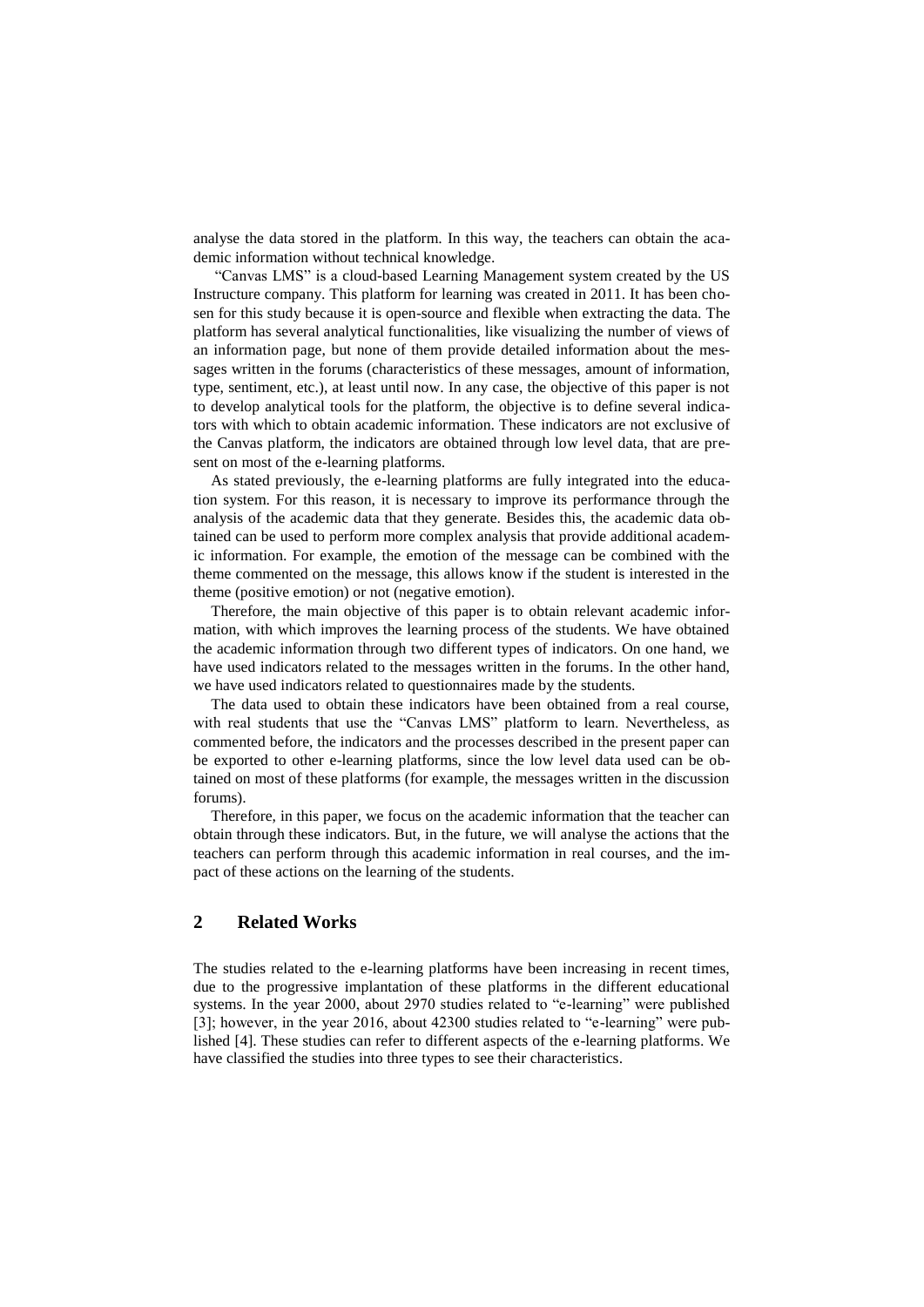**Studies Related to the Efficiency of the Platforms.** These studies are aimed to optimize the efficiency of the e-learning platforms. From the optimization of the source code, to the optimization of the global architecture of the platform (for example, the study of the efficiency of the system in a cloud computing environment [5], or the analysis about the optimal architecture for the e-learning platform [6]).

**Studies Related to the Learning Analytics Policies.** The learning analytics is a field of study quite young, therefore studies that allow to establish the most appropriate institutional policies are needed (especially, studies related to the privacy and confidentiality of all the members of the education system). An example of this type of studies is the European project SHEILA [7], that aims to build a policy development framework for the policies related to the learning analytics.

**Studies Related to the Improvement of the Learning Process.** In this case, the studies aim to improve the learning process of the students. For this reason, in this type of studies (in which this paper would be included), is important to analyse correctly the learning process of the students [8], as well as to define high level indicators that allow to improve the learning process of the students [9]. Through studies of this type, several e-learning platforms have been able to integrate analytic modules (for example, Moodlerooms, Blackboard, Brightspace Insights, Cognos Analytics for Jenzabar) or specific plugins like KlassData, and these modules or plugins have allowed to improve the learning process of the students.

### **3 Characterization of the Messages Written in the Forums**

To obtain relevant academic information, it is necessary to characterize the messages written in the forums through different indicators. These messages contain different types of academic information, for example, the messages can show the relations established between the students, or the emotion of the students. In this case, the indicators obtained are the ones that follow.

| Indicator                                                | Unit of measure                                              |
|----------------------------------------------------------|--------------------------------------------------------------|
| Longitude                                                | Number of words                                              |
| Mean longitude of the sentences Number of words          |                                                              |
| Amount of information                                    | Value included in the interval $[0,1]$                       |
| The message includes a theme<br>specified by the teacher | Yes / No                                                     |
| Type of message                                          | Element of the set [intervention, comment, question, answer] |
| Emotion of the message                                   | Element of the set [positive, negative]                      |

|  |  |  | Table 1. Message indicators. |
|--|--|--|------------------------------|
|--|--|--|------------------------------|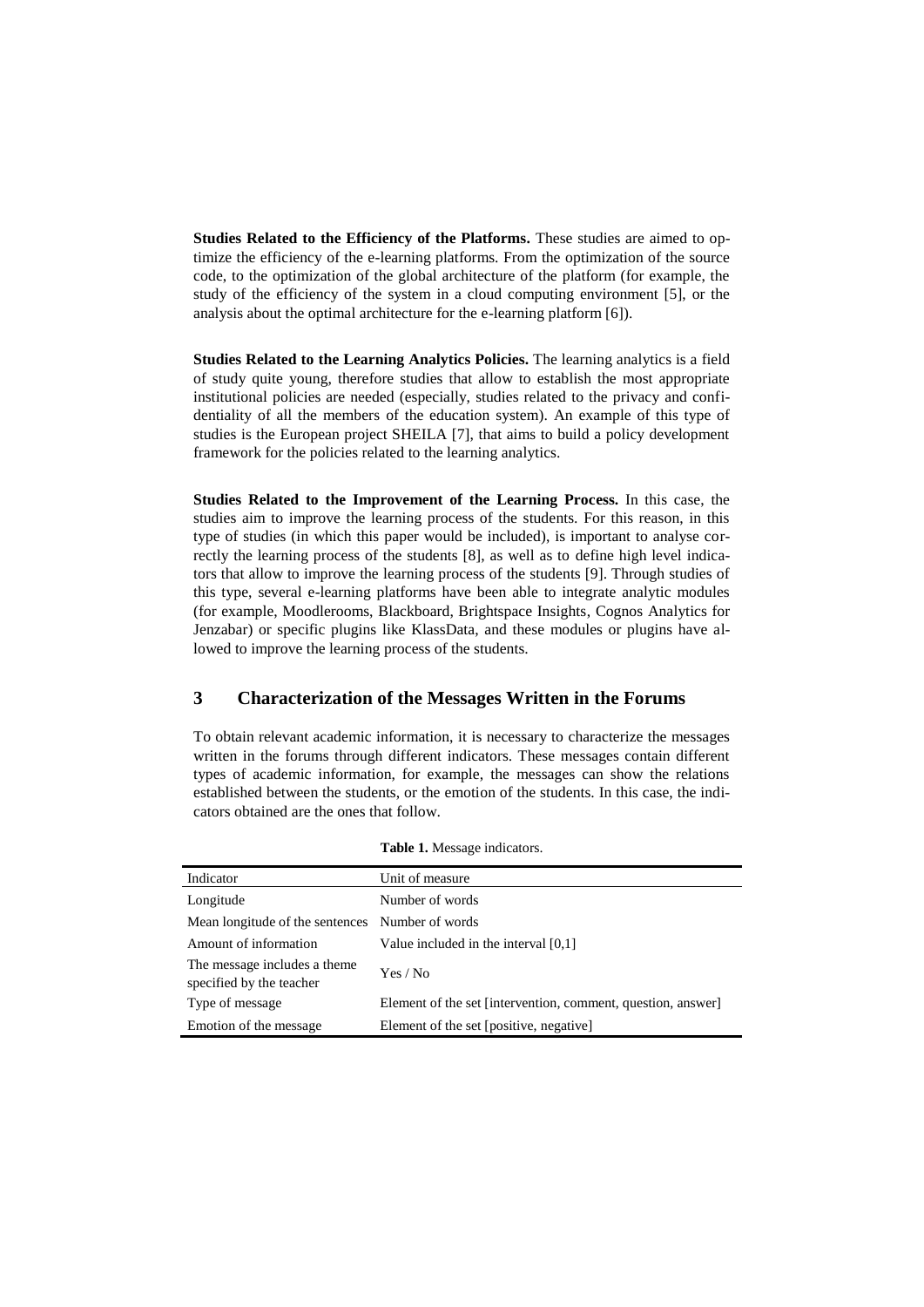The longitude of the message and the mean longitude of its sentences are easy to understand, but the rest of indicators need an additional explanation. These "complex" indicators are detailed below.

#### **3.1 Amount of Information**

To measure the amount of information contained in the message, metrics based on the longitude of the message cannot be used. The students can write very long messages, with many words, that contain little information (for example, if the students talk about the same concept over and over again). For this reason, it is necessary a specific metric that measure the amount of information contained in the message.

To obtain this metric, the following reasoning has been used. The amount of information contained in the message is determined by the number of different concepts included in the message. In this context, a concept is a group of words that have the same core meaning, for this reason, the concepts will be grouped around words that have the same root (the root of a word is the minimum and irreducible base that share all the words of a word family). For example, if the message has many words with the same root, then the student is talking about the same concept over and over again. Therefore, if the message has many words with different root, it is exposing many concepts and, consequently, it has a large amount of information.

We can see that the concepts and the information of a message are closely related; in fact, in this context, the information of a message can be seen as the set of concepts included in the message.

The value of this metric is the quotient between the number of words with different roots of the message and the total number of words of the message. For this reason, the possible values are included in the interval  $[0, 1]$ , where the value 0 means that the message has no information, and the value 1 means that the message has the maximum information possible.

To obtain this indicator the "stop words" (words without meaning, for example, the prepositions) have to be filtered. Once the "stop words" have been filtered, we have to obtain the roots of the words and divide the number of different roots by the total number of words of the message (total number of words without considering the "stop words", i.e., the number of words of the message after having filtered the "stop words").

#### **3.2 The Message Includes a Theme Specified by the Teacher**

As its name suggests, this indicator allows to know if the message includes a theme specified by the teacher. A theme is any set of knowledge related to each other, that the teacher explains to its students. To define a theme, the teacher writes a list of key words in a text file. This indicator can be used to perform more complex analyses, for example, if the message includes a theme and the emotion of the message is positive, then the teacher knows that the student is interested in that theme.

This indicator also uses the roots of the words to know if the message includes a theme specified by the teacher. The idea is that if the message includes a theme, then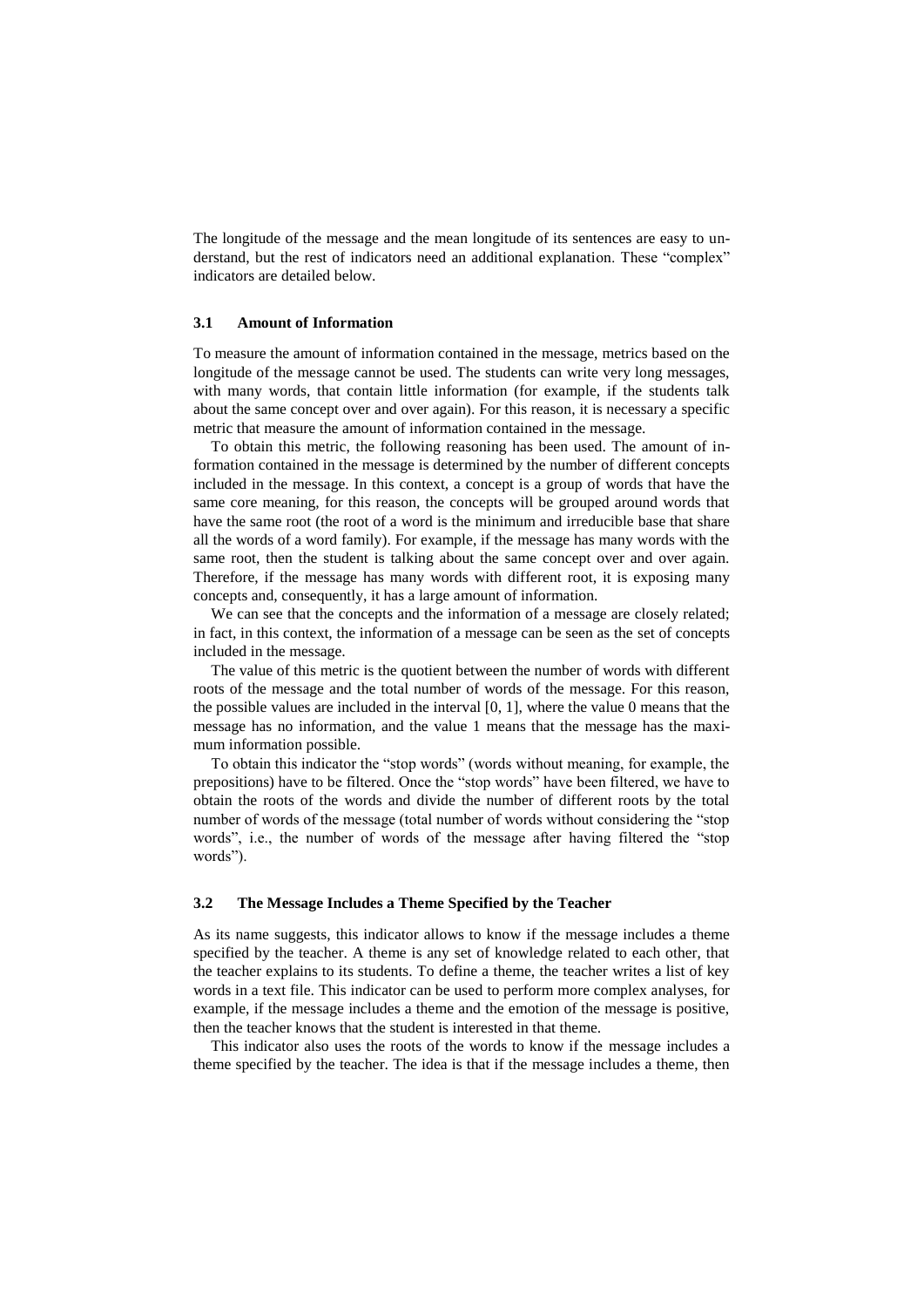it will use a word that share the root with some of the words that define that theme. Therefore, to know if the message includes a theme a single search is required (the roots of the words that define the theme are searched in the message).

The indicator provides quite acceptable results, as long as the teacher defines the themes correctly. For a set of 151 messages, and three themes defined by the teacher, the following results have been obtained.

| <b>Theme</b> | Number of messages<br>that include the<br>theme | Number of messages that<br>have been correctly clas-<br>sified | Number of messages that<br>have been incorrectly clas-<br>sified |
|--------------|-------------------------------------------------|----------------------------------------------------------------|------------------------------------------------------------------|
|              |                                                 |                                                                |                                                                  |
| Learning     | 99                                              | 97                                                             | 2                                                                |
| Ecosystem    | 20                                              | 20                                                             | $\Omega$                                                         |
| Connectivism | 71                                              | 71                                                             | $\theta$                                                         |
| Without      | 44                                              |                                                                |                                                                  |
| theme        |                                                 | 44                                                             |                                                                  |

**Table 2.** Results obtained.

The success rate obtained is quite high, since only two of the 151 messages have been incorrectly classified (there are messages that included more than one theme, and messages that do not include any theme, for this reason the total sum of messages is not 151). As stated previously, it is necessary that the teacher defines the theme appropriately to obtain high success rates.

#### **3.3 Type of Message**

This indicator allows to know the relation established between the student that wrote the message, and the rest of the students that participate in the forum. The objective is to know if the student that wrote the message has some type of relation with the rest of students that wrote messages in the forum. For this purpose, four types of messages are defined.

- Intervention. The student doesn't establish any type of relation with the rest of the students. The message exposes a series of concepts, but the student doesn't interact with the rest of the students.
- Comment. In this case, the student analyses a message written by another student. For this reason, this type of message indicates that the student has established a relation with another student.
- Question. In this type of message, the student asks for information to the rest of the students. Besides, this indicator can be used to know the doubts of the students (the concepts more complex to understand).
- Answer. In this case, the student answers the question posed by another student. Therefore, a relation with the user that asked the question is established. Also, this indicator can be used to know if the students help each other.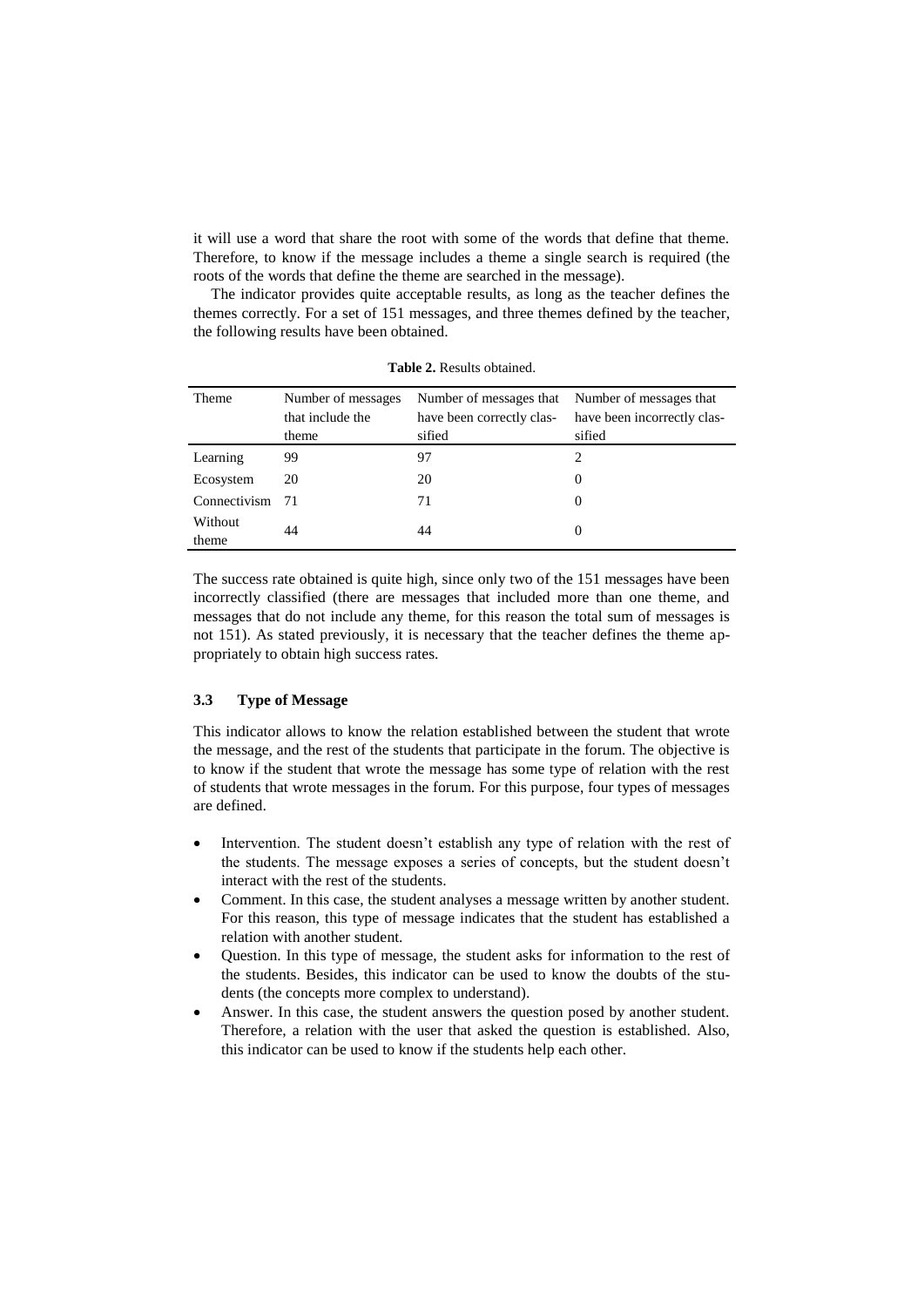To obtain this indicator, supervised machine learning techniques have been used, in particular, a multi-class classifier has been implemented. The classifier is based on three binary classifiers, for this reason, the classification is done in three steps. First of all, the classifier distinguishes between messages of type "intervention" and messages of type "non-intervention" (one of the three remaining types). If the message is not an intervention, the second binary classifier distinguishes between messages of type "comment" and messages of type "non-comment" (a question or an answer). Finally, the third binary classifier allows to know if the message is a question or an answer. To train the classifier a set of 642 messages, tagged manually, has been used.

A comparative study of different classifiers has been done through the data mining tool "Weka" [10]. The results of this study are the following.

| Weka's classifier                    | First classification | Second classification Third classification<br>[Success rate %] |                  |
|--------------------------------------|----------------------|----------------------------------------------------------------|------------------|
|                                      | [Success rate %]     |                                                                | [Success rate %] |
| <b>KStar</b>                         | 90.9502              | 91.9811                                                        | 93.9394          |
| <b>Classification Via Regression</b> | 90.7994              | 84.434                                                         | 93.9394          |
| Dagging                              | 90.0452              | 87.7358                                                        | 84.8485          |
| Decorate                             | 90.7994              | 91.9811                                                        | 93.9394          |
| LogitBoost                           | 89.8944              | 91.9811                                                        | 93.9394          |
| <b>Rotation Forest</b>               | 91.7044              | 91.5                                                           | 93.9394          |
| Random Forest                        | 92.1569              | 92.9245                                                        | 93.9394          |

| <b>Table 3.</b> Results obtained. |  |  |
|-----------------------------------|--|--|
|-----------------------------------|--|--|

The classifier with the highest success rate is the "Random Forest" classifier [11]. Therefore, the classifier is based on three binary "Random Forest" classifiers. This classifier provides a success rate higher than 80% (all these success rates have been obtained by cross validation).

The messages written by the students are usually similar, for this reason, with another set of messages the success rate should be close to 80%.

Finally, we would like to highlight that we can see similar analyses in other works (for example, in [12]), therefore, although our indicator "type of message" is different than the indicators used in these analyses, it is possible to glimpse the utility of our indicator through these works.

#### **3.4 Emotion of the Message**

This indicator allows to know the emotion expressed in the message and, therefore, the emotion of the student that wrote the message. In this way, it is possible to know if the student is interested in the forum.

Two types of emotions have been defined [13], on one hand a positive emotion that indicates that the student is interested in the forum and, in the other hand, a negative emotion that indicates that the student is not interested in the forum.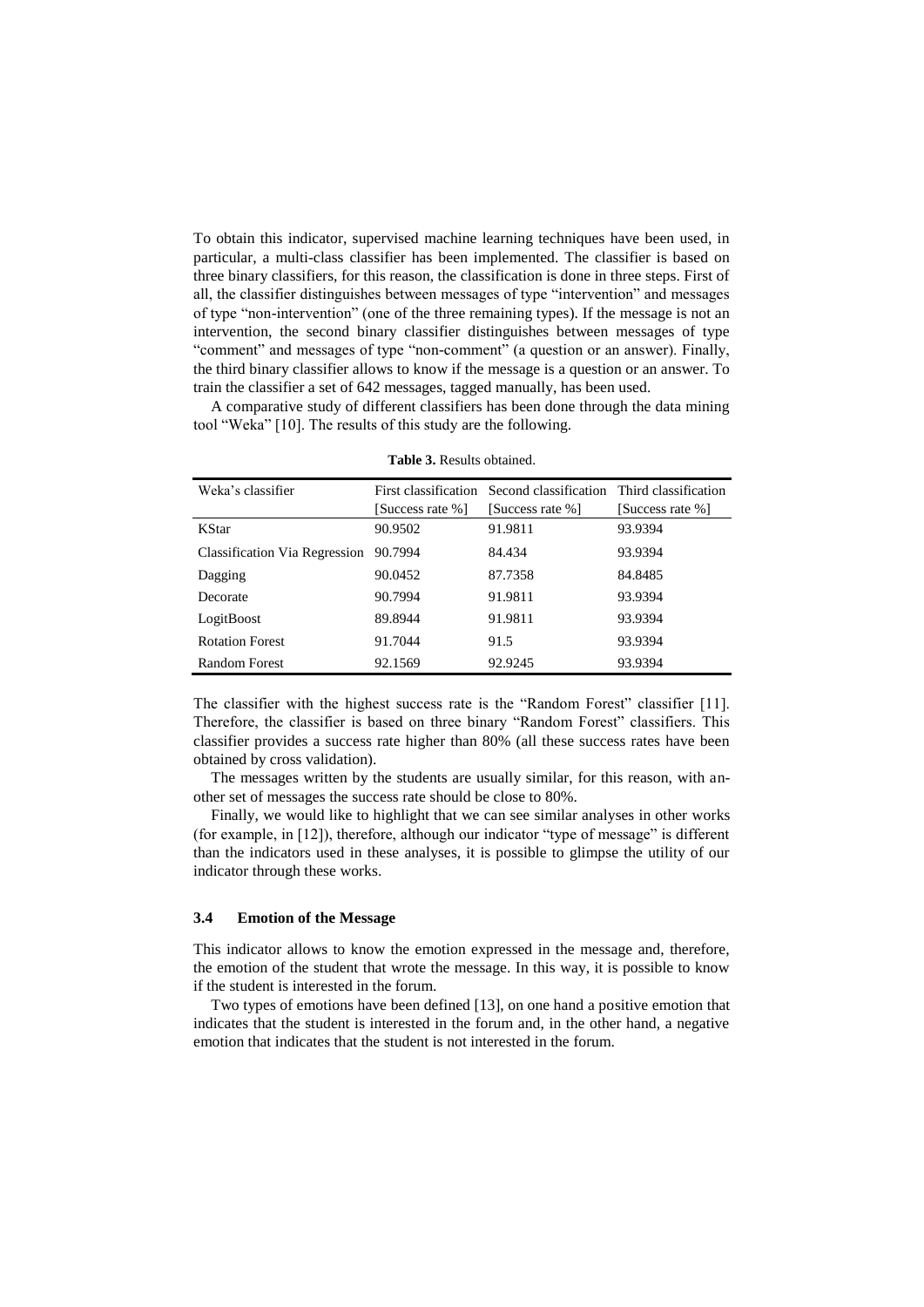The positive and negative emotions are detected through positive and negative opinions expressed in the messages of the students. For example, if the message is "I don't understand the theme, is not well explained", the message expresses a negative opinion that can be used as an indicator of a negative emotion. It is true that a negative opinion is not a "direct indicator" of interest, but the opinions of the students can be used as warning indicators, because if the students have several negative opinions, they will lose the interest in the theme. On the other hand, if the students have several positive opinions, they will have more interest in the theme. In future works, we will verify the validity of this hypothesis.

As in the previous case, we have performed a comparative study of different classifiers (using the tool "Weka") and, again, the "Random Forest" classifier has obtained the best results; for this reason, we have used the "Random Forest" classifier to know the emotion expressed in the messages. In this case, only a binary "Random Forest" classifier is required (the classifier only has to distinguish between positive and negative messages). The classifier provides a success rate of 85 % (this rate has been obtained by cross validation). As in the previous indicator, with another set of messages, the success rate should be close to 85%, since the messages written by the students are usually similar.

### **4 Characterization of the Questionnaires**

The questionnaires filled by the students are a valuable source of academic information (a questionnaire is a set of questions with several answers to choose, the questionnaire is completed in the own platform). Through the information associated with the questionnaires, the student's progress in the acquisition of knowledge can be estimated. In particular, the following academic information has been extracted from the platform.

- Score obtained in the questionnaire.
- Maximum score of the questionnaire.
- Number of times that the questionnaire has been done (number of attempts).
- Time used to complete the questionnaire.
- Identifier of the questionnaire.
- Identifier of the student that has completed the questionnaire.

With all this information, relevant academic information can be obtained. On one hand, it is possible to know if the students understand the concepts asked in the corresponding questionnaire. Using the scores obtained by the students, it can be seen if the students understand the concepts (if the students obtain, on average, high scores) or not (if the students obtain, on average, low scores). In the other hand, it can be seen the individual progress of each student. As is known the score obtained by the student in every one of his attempts, it can be seen if the student progresses (if he obtains an increasing score), or if the student stagnates (if he obtains a decreasing score, or similar scores in the same questionnaire). Besides, as it is known the score obtained by the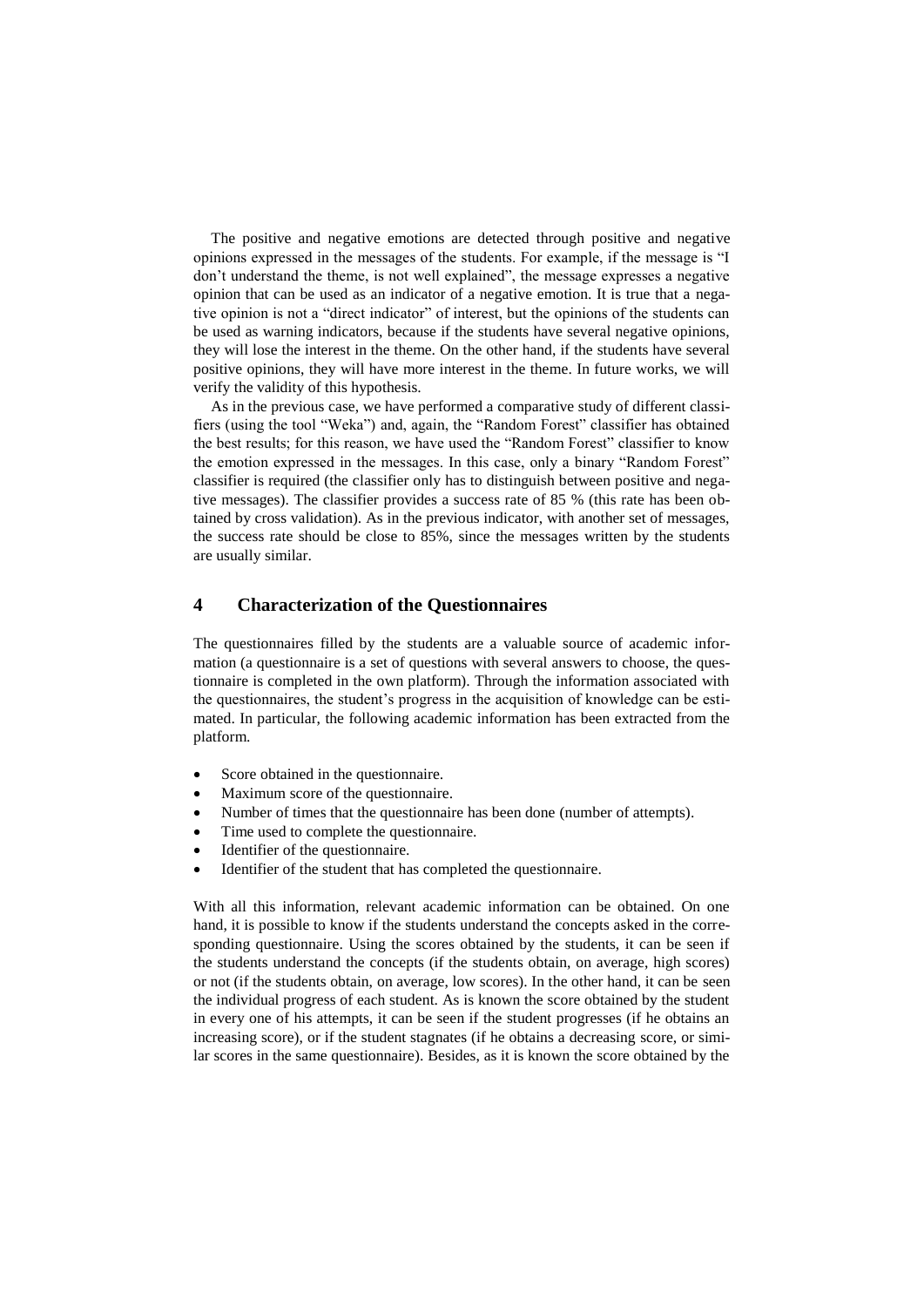student, the number of attempts done and the time used, it is possible to differentiate different types of students [14]. For example, it is possible to differentiate between a student that has obtained the score X in a time Y, and a student that has obtained the same score  $(X)$  but in a lesser time (for instance Y – 10 minutes); the last student has the concepts more clear, because he has obtained the same score in less time.

Although most of these indicators are basic and well known, it is important to remember the educative potential that these indicators have. Often, the results obtained in a questionnaire, exam, etc., are not analysed properly by the teachers, for this reason it is necessary to encourage them to use these data. Providing to the teachers the information related to the progress of the students, the themes more complicated to understand, etc., it is more likely that the teachers use this information (although, ultimately, it is the teacher who decides if this information will be used). For this reason, this section is important to improve the learning process of the students.

In this way, with the information associated with the questionnaires, it is possible to obtain relevant academic information that allows to improve the learning process of the students.

### **5 Applications**

As commented before, the main objective of this paper is to obtain relevant academic information, with which improves the learning process of the students. Therefore, the applications considered in the present paper focus on the improvement of the learning process of the students.

First of all, the platform provides data that can be used as academic information source almost directly. In particular, these data are the data associated with the questionnaires made by the students. Simply combining the information of the questionnaires (scores obtained, time used, number of attempts, etc.) with the concepts associated with these questionnaires (the concepts asked in the questions), it is possible to obtain a general panoramic of the student situation. Therefore, the teacher can know what concepts are more complex to learn, what students have more difficulties to learn certain concepts, what evolution have the students, etc. All this academic information allows the teacher to improve the learning process of the students.

The indicators associated with the messages written in the forums can also be used to obtain relevant academic information. Although some uses of these indicators have already been commented previously, it is necessary to specify the academic applications that could be developed with these indicators. We will use these applications in future courses to get a better feedback of the learning process of the students. Besides, these applications provide academic information that will allow us to perform more in-depth analyses.

#### **5.1 Applications of the Indicators Associated with the Messages**

To obtain relevant academic information it can be used the indicators (associated with the messages) separately, or it can be combined several of these indicators to obtain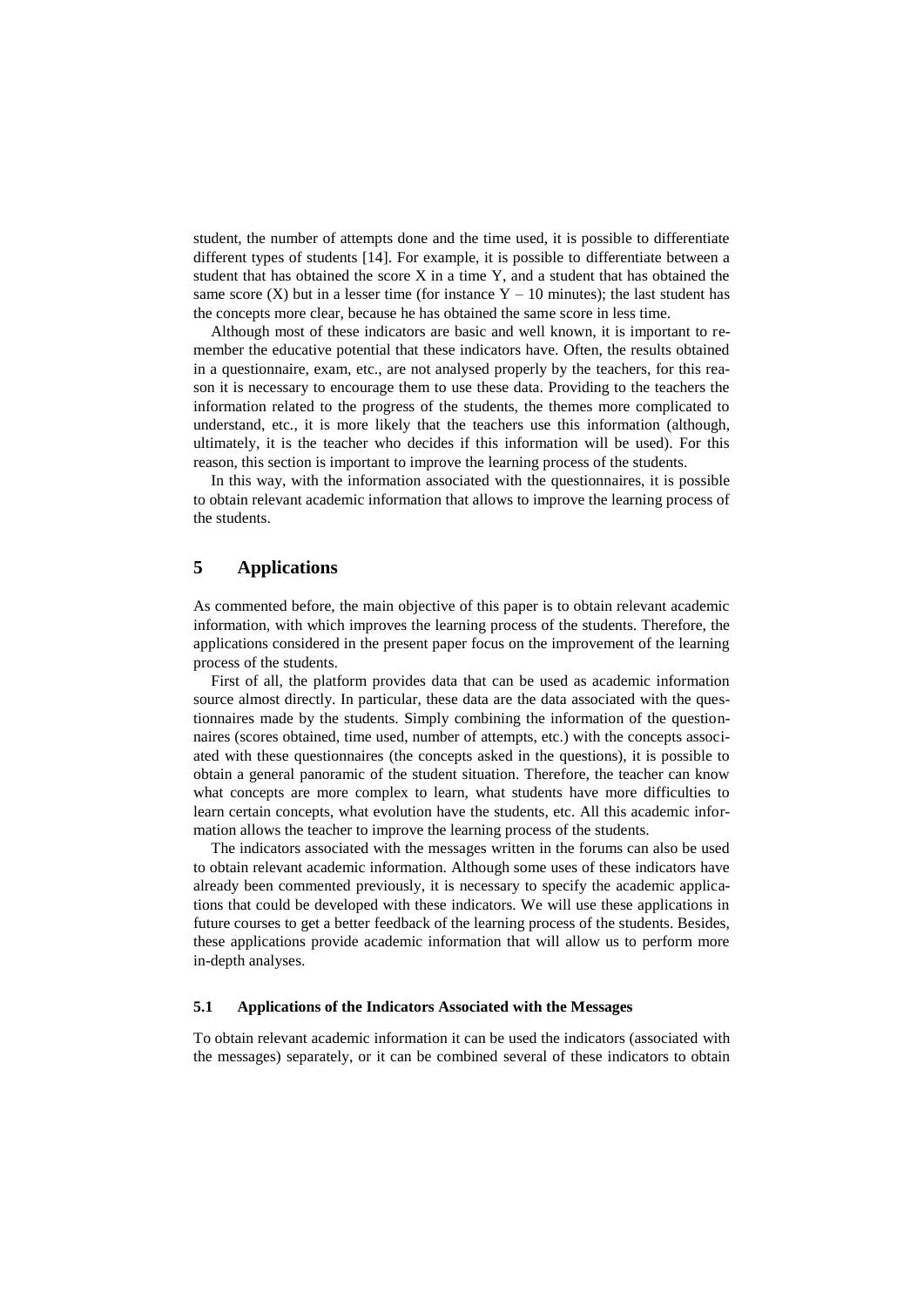more detailed academic information. The applications of the indicators associated with the messages are, principally, the following.

**Applications that Use a Single Indicator.** As its name suggests, these applications only use one of the indicators commented previously. These applications are shown below.

- The indicator "The message includes a theme specified by the teacher" can be used to know the degree of involvement of the students in the dynamic of the forum. For example, if in the forum the students can write about three themes (the themes A, B and C), it would possible to identifier the students that only have written about one theme (for example, the theme A), the students that have written about two themes, and the students that have written about the three themes. In this way, the teacher can know the students that are most implicated in the forum. The teacher can use this academic information to value the involvement of the students in the dynamic of the class.
- The indicator "Type of message" can be used to know the relationships established among the students of a certain forum. In addition to this application, this indicator has a great potential when it is combined with other indicators, as will be shown in the next section.
- As for the indicator "Emotion of the Message", it can be said that the indicator allows to know the degree of interest of the students in the forum. As in the previous case, this indicator has a great potential when it is combined with other indicators, since it is possible to obtain more academic information than in the case of use the indicators separately.

**Applications that Use Two or More Indicators.** In this case, the applications use several indicators to obtain academic information. It is logical that if the application uses several indicators, it will obtain more complete academic information than in the case of using a single indicator. Therefore, the applications shown below, will provide very relevant academic information.

 Combining the indicators "Longitude", "Mean longitude of the sentences" and "Amount of information", it is possible to know the way in which the student expresses himself. Therefore, it can be differentiated different type of students, for example, there may be students that write very long messages, with complex sentences (long sentences), but that contain a very redundant information. At the other extreme, there may be students that write very short messages, with simple sentences (short sentences), but that contain more information. Through an application that combines these indicators, and shows the results, the teacher will be able to obtain a first information of the messages written in a forum, which can have repercussions in a better feedback for the students. For example, the teacher can tell the student that he should write shorter messages with less redundant in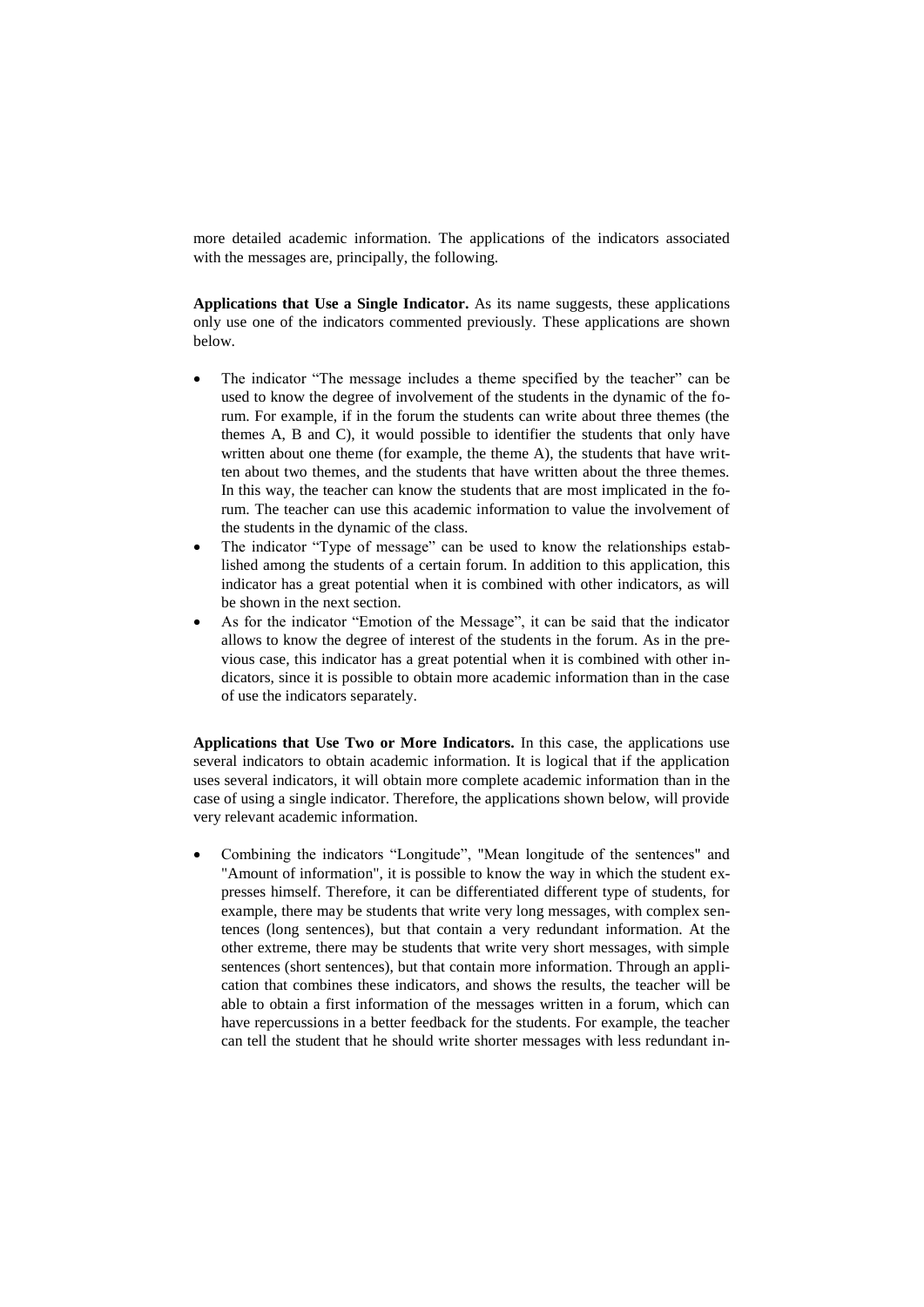formation, or that he should write more elaborate messages so that they don't look like a list of unrelated concepts.

- Combining the indicators "The Message Includes a Theme Specified by the Teacher", "Type of Message" and "Emotion of the Message", it is possible to know the way in which the students approach the themes. Therefore, the teacher can know if the student is exposing a theme, if the student is asking about a theme, or if the student has such a level of knowledge that he can answer the questions of his classmates. Besides, thanks to the indicator "Emotion of the Message", the teacher can know if the student is interested in the theme. In this way, a very complete academic information is obtained, with which the teacher can better understand the learning process of the students.
- The teachers have to be able to compare all these indicators graphically, for this reason, visual analytics applications are necessary. With this type of applications, the teachers can extract specific academic information for each group of students which will allow them to follow correctly the learning process of the students. The teachers need to visualize and compare the indicators commented previously, since they can't be based, exclusively, on academic information coming from other groups of students. The experiences with other groups of students are important, the teacher has to lean on them, but each student learns in a unique way, different from the rest of students, therefore, it is necessary to be able to access all the academic indicators that the student generates.

Therefore, through the applications described above, the teachers can obtain relevant academic information, with which to improve the learning process of the students.

#### **5.2 Some Results**

Once commented the most relevant applications, it is important to show some results that these applications would provide. The applications use a set of 642 messages, generated by approximately 30 students. For example, an application that could compare the amount of information contained in the message with the longitude of the message, would provide results like the following.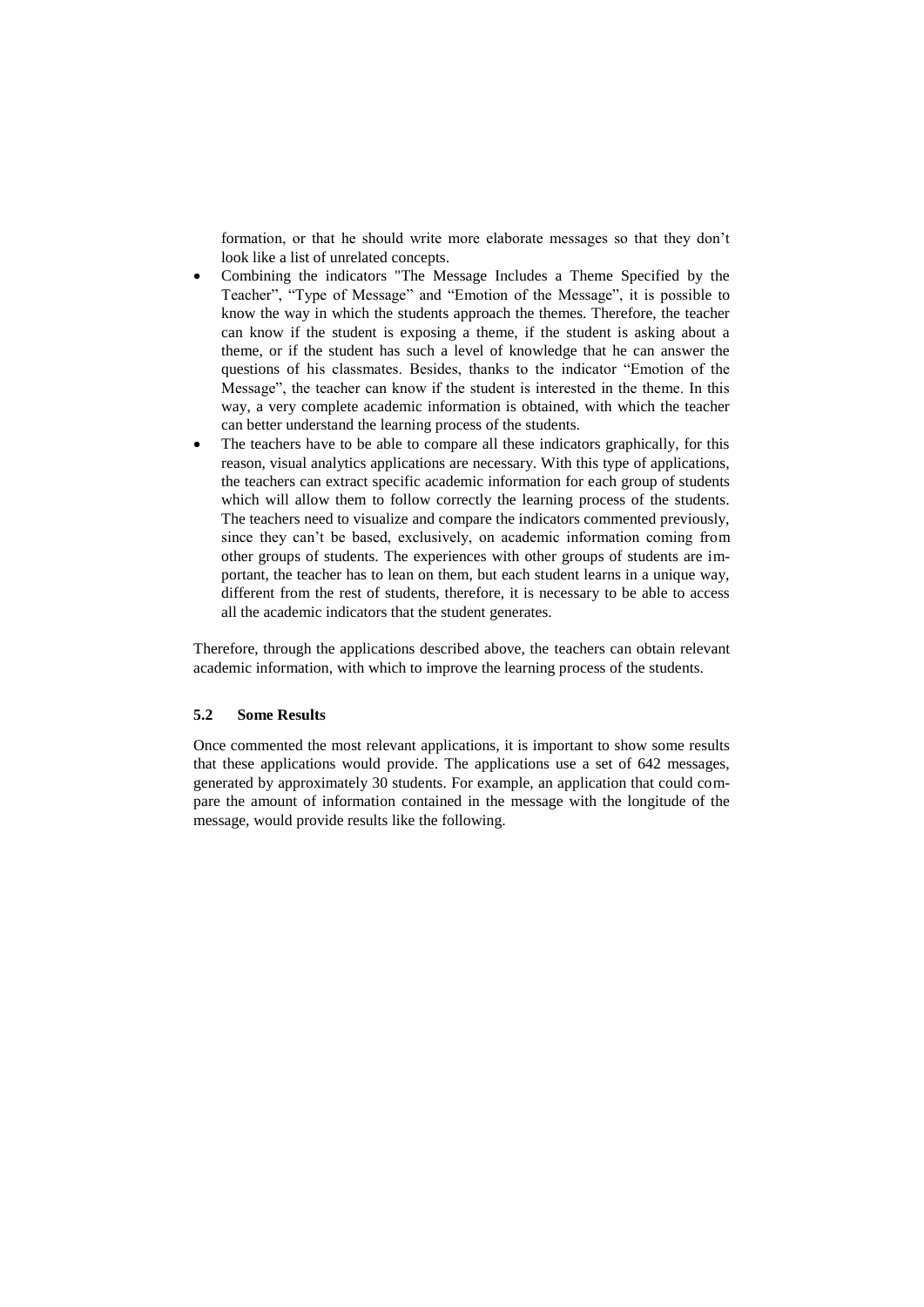

Fig. 1. Amount of information contained in the messages compared to the longitude of these messages.

The figure shows that a non-linear relation between these two indicators exists. The students that write long messages, with many words, add a lot of redundancy, for this reason the amount of information decreases. The value associated with the amount of information has been normalized with regard to the total number of words of the message, for example, if a message includes three concepts explained in 30 words, that message has more information than another message that includes these three concepts but explained in 100 words.

Besides this, we can see several characteristics of the different type of messages. For example, the figure shows that the messages of type "intervention" contain more words than the other types of message, but they have less information (as commented before, the amount of information has been normalized with regard to the total number of words of the message). Therefore, the "comments", the "questions", and the "answers", contain less words than the "interventions" but they have more information. We can see also that the number of "answers" is higher than the number of "questions". This can be explained if several students answer the same question, which is usual in the discussion forums.

Therefore, through the figure shown, the teacher can obtain academic information about the messages written by the students.

In this other example, the application allows to know if the message includes the theme specified by the teacher and also the emotion associated with the message. In this way, the messages can be classified into four classes.

- Class 1: the message includes the theme and expresses a positive emotion.
- Class 2: the message includes the theme and expresses a negative emotion.
- Class 3: the message doesn't include the theme and expresses a positive emotion.
- Class 4: the message doesn't include the theme and expresses a negative emotion.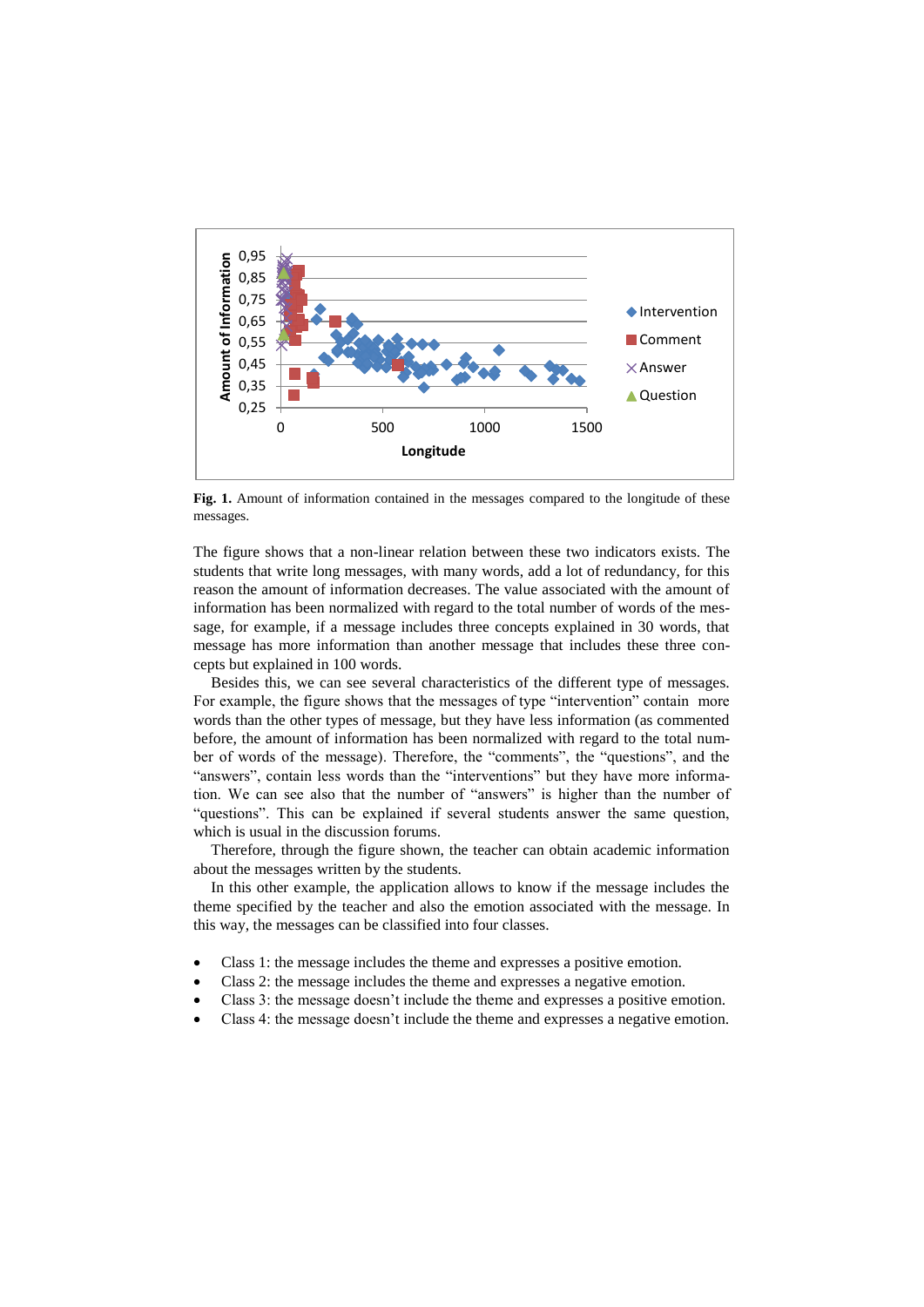

The next figure shows the distribution of the messages written in a certain forum, according to these four classes.

**Fig. 2.** Number of messages of each class.

In this case, the figure shows that the theme defined by the teacher generates a positive emotion to the students (in other words, the theme generates interest to the students), since the majority of the messages that include the theme have a positive emotion associated with them. In this way, the teacher obtains a relevant academic information, since he can know if the students are interested in the different themes.

Also, we can see the distribution of the messages in different forums, i.e., the number of "interventions", "comments", "questions" and "answers", in the forums. In the following example, we have analysed three forums with similar results (on average, the students have obtained 75.56 out of 100 points in the forum #1, 69.78 out of 100 points in the forum #2, and 72.59 out of 100 points in the forum #3).



**Fig. 3.** Number of messages of each type.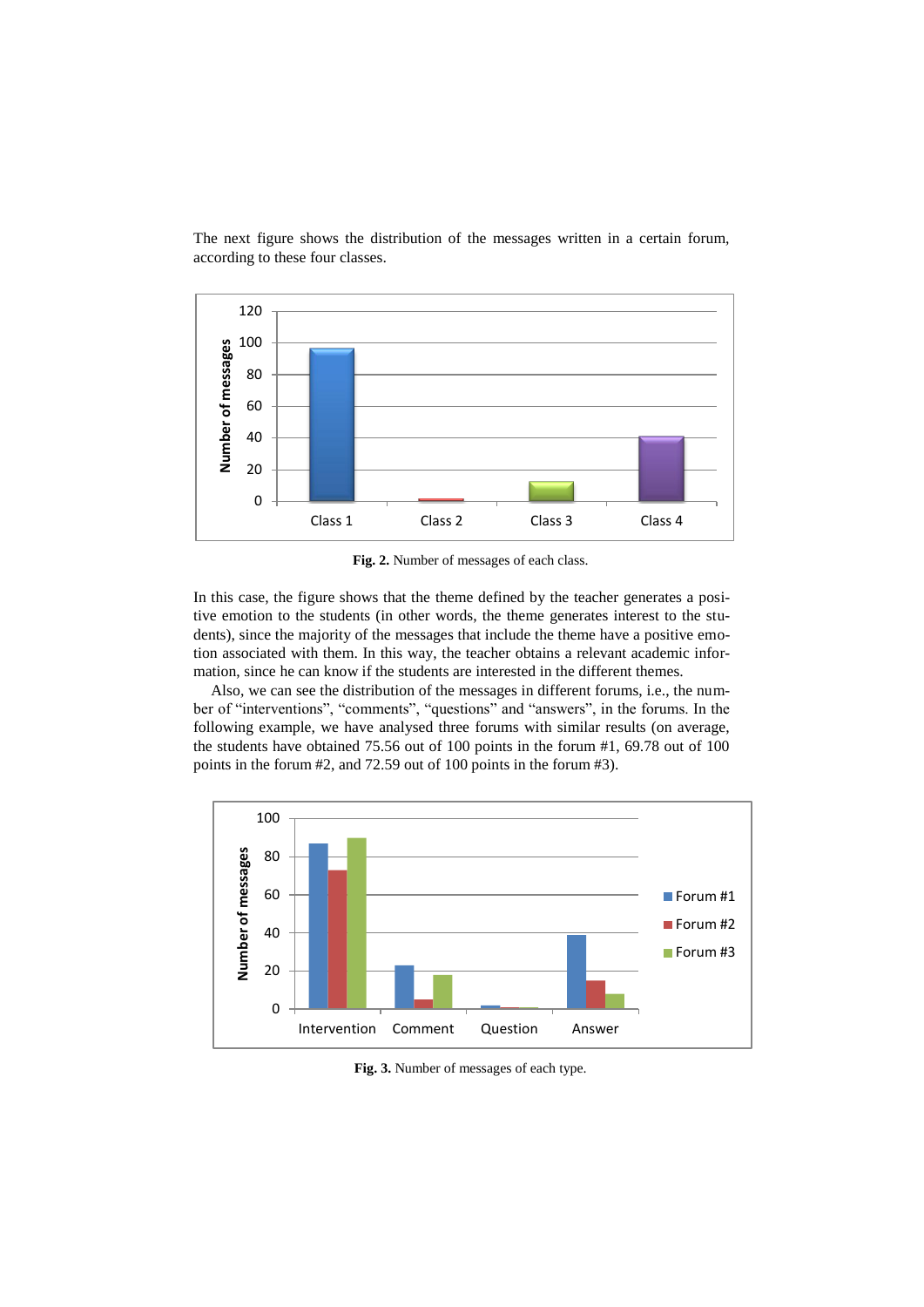We can see that the students usually write a lot of "interventions" but very few "questions", this suggests that they have the concepts clear. If we compare this information with the grades obtained by the students, we can ensure that the students have understood the concepts, since they haven't had many doubts and they have obtained good grades in the forums. Besides, we can see that the students help each other, since there are more answers than questions, i.e., if a student has a question several of his partners try to help him with their answers.

The fourth and last example shows an application that allows to know the amount of information contained in each type of message. Therefore, the application shows the amount of information contained in the messages of type "intervention", "comment", "question" and "answer". For example, the application could show the amount of information contained in the messages of type "answer" (in the messages that answer the questions posed by the students).



**Fig. 4.** Amount of information contained in the messages of type "answer".

In this way, the teacher can obtain a first impression of the "quality" of the messages, in other words, the teacher can know if the messages contain an amount of information reasonable for its class. For example, the messages of type "answer" are short messages that don't usually have excessive redundancy, since the student is answering a question; therefore, the amount of information will be high, as can be seen in the figure.

#### **5.3 Considerations**

Once commented some of the applications of the indicators defined in this paper, it is important to highlight some considerations to take into account for a correct use of the applications.

The first consideration is related with number of needed messages for training the classifiers (the classifier associated with the type of message, and the classifier asso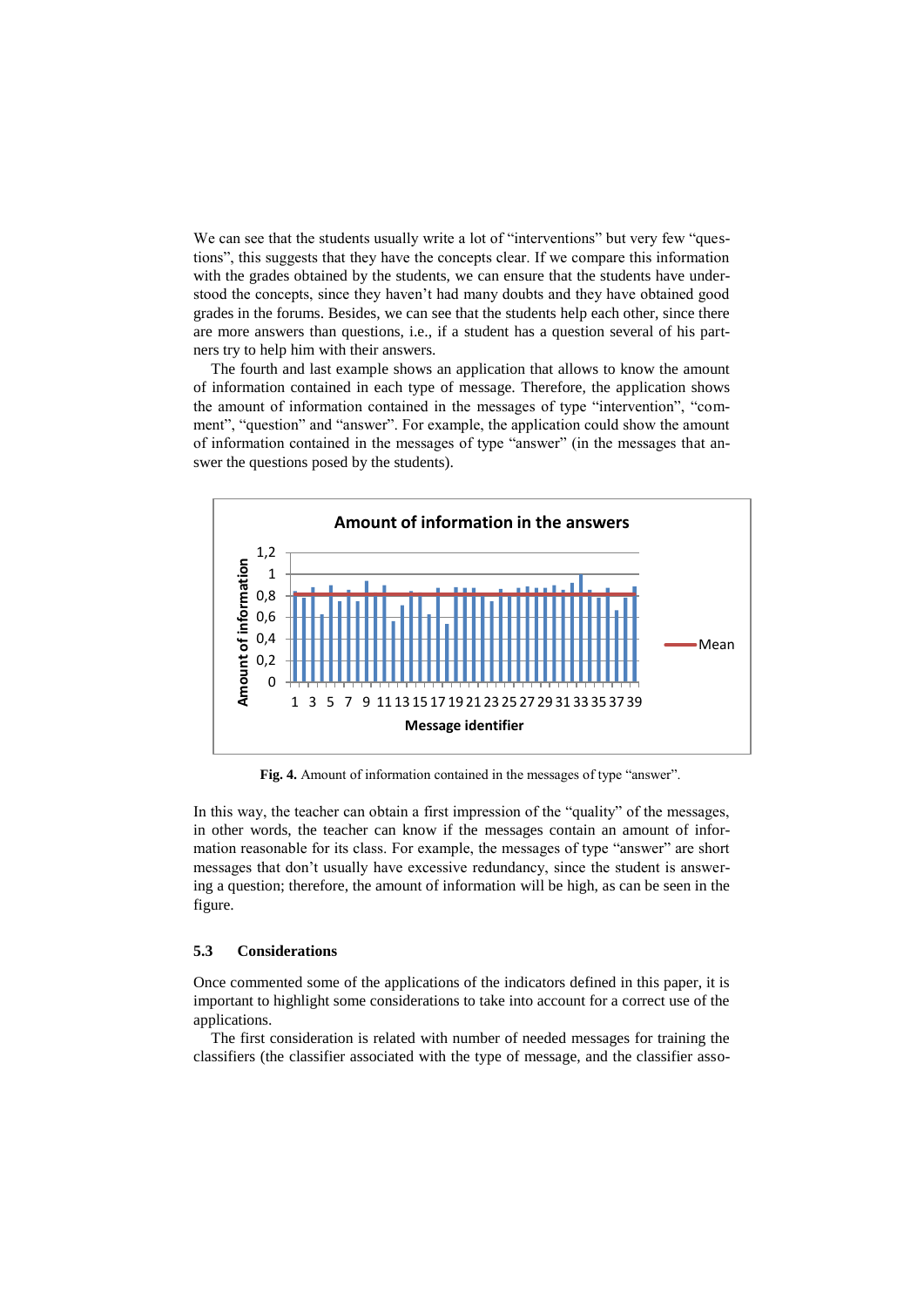ciated with the emotion of the message). The classifiers need a large number of messages, in particular, the classifiers need several hundred of messages. In this paper, a set of 642 messages has been used to train the classifiers.

The teachers that use the applications may not have technical knowledge, for this reason, it is necessary to automate the process of extraction, analysis and visualization of the data. In this way, a teacher without knowledge about machine learning, programming, etc., can use the applications without any type of problem. For example, the ANALYSE tool [15] allows to visualize several academic indicators, and can be used by teachers without technical knowledge.

This paper shows several indicators that allow to obtain academic information, but there are more indicators with academic potential, for example, indicators associated with the time. The time invested by the student to read an article, watch a video, or make a questionnaire is a valuable source of information, since it can be taken as an indirect indicator about the work done by the student. Although, like any other indicator, this indicator can provide wrong results if the student doesn't use the platform as it is expected (for example, if the student open a document, he doesn't read it and, after a while, he closes it). Therefore, the fact that the users can use the platform in other ways has to be taken into consideration, since this fact substantially decreases the quality of the academic indicators obtained. Nevertheless, this doesn't mean that these indicators are not useful, since they have a lot of potential from the academic point of view. Consequently, it is reasonable to say that all the indicators provide academic information, therefore it is necessary to know what information is needed and what indicators can provide it.

### **6 Conclusions**

In this paper, different academic indicators have been defined that can be obtained from the data generated by the "Canvas LMS" e-learning platform. As stated previously, these indicators can be extracted from other e-learning platforms (logically, these platforms have to generate the necessary low level data to extract the indicators); therefore, if the teacher uses other platforms, different from "Canvas", he can obtain the same information that in the case of using the "Canvas" platform.

In this way, the indicators defined in the present paper can be used to obtain relevant academic information that allows to improve the learning process of the students. Besides this, these indicators can be used to perform more complex analyses that provide more detailed information. For example, it could be studied if exist any type of correlation between the score obtained by the student (for instance, the score obtained by the student in a questionnaire), and the types of message that the student has written in the forums where the themes of the course are explained (for example, the messages written in forums related to the themes asked in the questionnaires). In this way, the indicators analysed in this paper allow to obtain academic information directly and, besides, they can be used to perform more complex analyses.